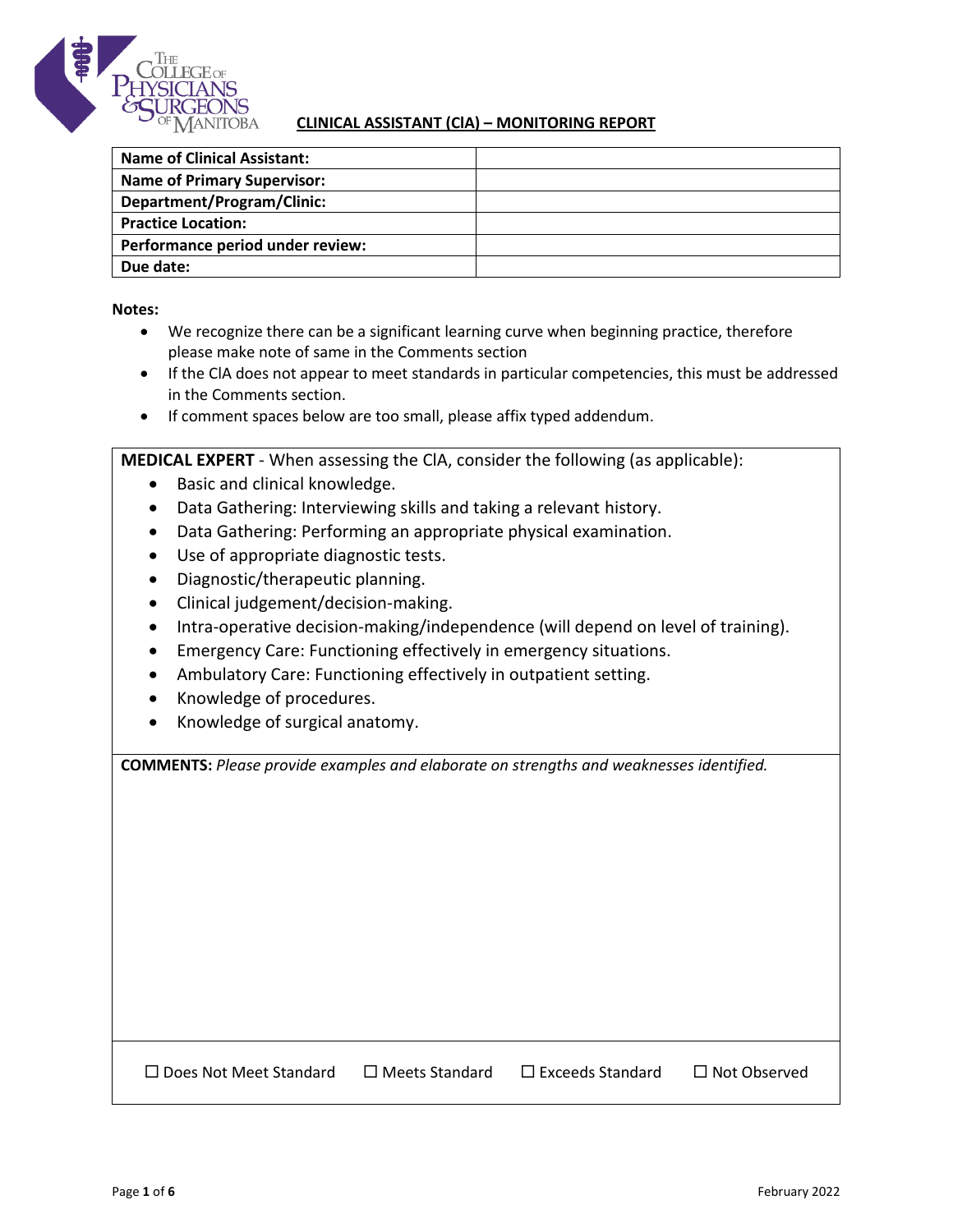| Procedure/Skill                                                                                | <b>Yes</b>            | <b>No</b> | Approximate number done                                                                                                                                                 |                     |
|------------------------------------------------------------------------------------------------|-----------------------|-----------|-------------------------------------------------------------------------------------------------------------------------------------------------------------------------|---------------------|
|                                                                                                |                       |           |                                                                                                                                                                         |                     |
|                                                                                                |                       |           |                                                                                                                                                                         |                     |
|                                                                                                |                       |           |                                                                                                                                                                         |                     |
|                                                                                                |                       |           |                                                                                                                                                                         |                     |
|                                                                                                |                       |           |                                                                                                                                                                         |                     |
|                                                                                                |                       |           |                                                                                                                                                                         |                     |
| <b>COMMENTS:</b> Please provide examples and elaborate on strengths and weaknesses identified. |                       |           |                                                                                                                                                                         |                     |
|                                                                                                |                       |           |                                                                                                                                                                         |                     |
| $\Box$ Does Not Meet Standard                                                                  | $\Box$ Meets Standard |           | $\Box$ Exceeds Standard                                                                                                                                                 | $\Box$ Not Observed |
| <b>COMMUNICATOR</b> - When assessing the CIA, consider the following (as applicable):          |                       |           |                                                                                                                                                                         |                     |
| $\bullet$                                                                                      |                       |           | Establishing a therapeutic relationship with patients and communicating well with                                                                                       |                     |
| families.                                                                                      |                       |           |                                                                                                                                                                         |                     |
|                                                                                                |                       |           | Providing clear and thorough explanation of diagnosis, investigation and                                                                                                |                     |
| management.                                                                                    |                       |           |                                                                                                                                                                         |                     |
| $\bullet$                                                                                      |                       |           | Establishing good relationship with peers and health and other professionals.<br>Oral Presentation Skills with the Health Care Team: Clear and succinct presentation of |                     |
| patient assessments and management plans.                                                      |                       |           |                                                                                                                                                                         |                     |
| operative reports completed accurately, clearly and timely.                                    |                       |           | Records and Reports: Including written records, consultations and dictation of                                                                                          |                     |
|                                                                                                |                       |           |                                                                                                                                                                         |                     |
|                                                                                                |                       |           |                                                                                                                                                                         |                     |
|                                                                                                |                       |           |                                                                                                                                                                         |                     |
| <b>COMMENTS:</b> Please provide examples and elaborate on strengths and weaknesses identified. |                       |           |                                                                                                                                                                         |                     |
|                                                                                                |                       |           |                                                                                                                                                                         |                     |
|                                                                                                |                       |           |                                                                                                                                                                         |                     |
|                                                                                                |                       |           |                                                                                                                                                                         |                     |
|                                                                                                |                       |           |                                                                                                                                                                         |                     |
|                                                                                                |                       |           |                                                                                                                                                                         |                     |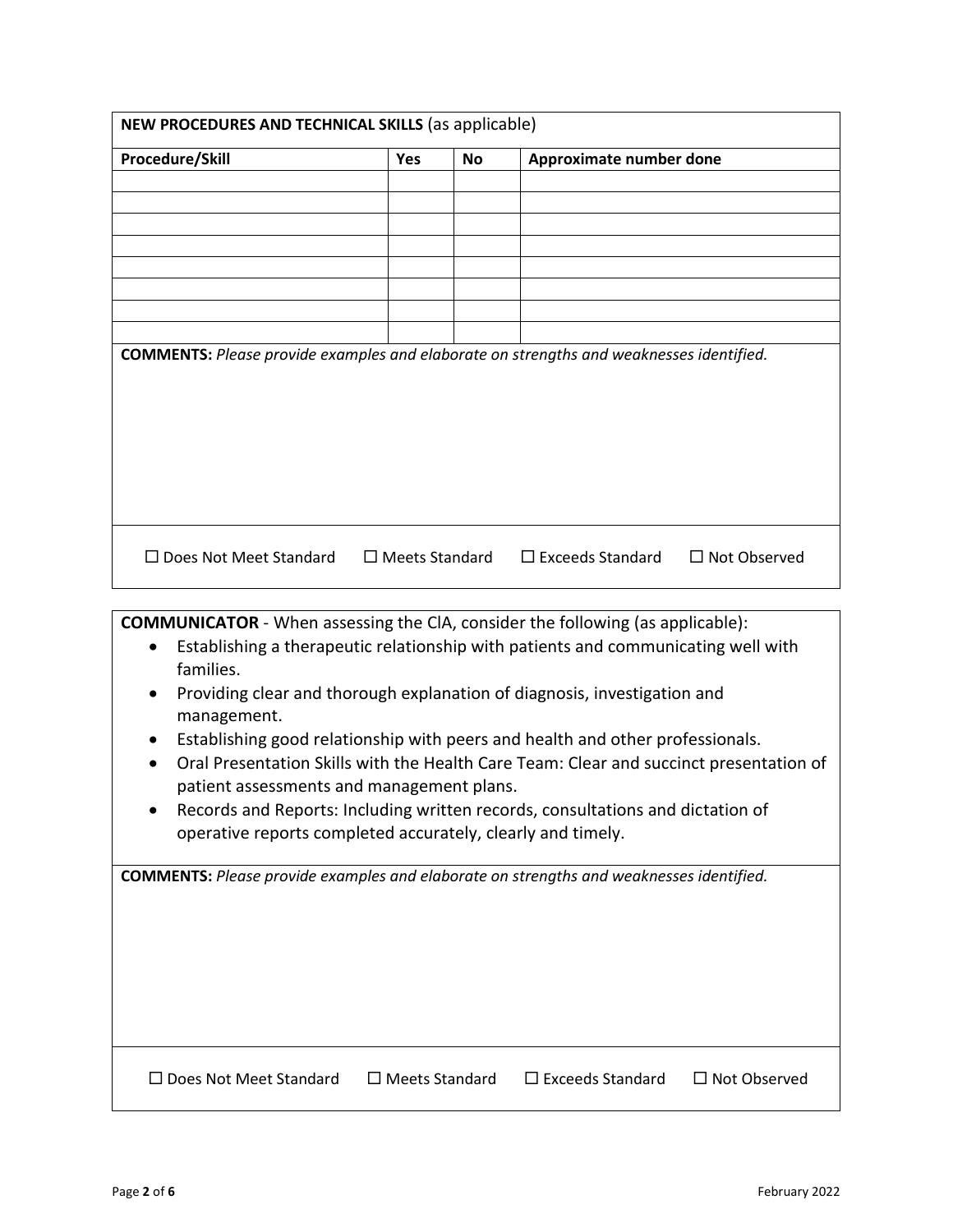**COLLABORATOR** - When assessing the ClA, consider the following (as applicable):

- Team Relationships: Ability to work harmoniously with colleagues.
- Consultations: Consults effectively with other physicians and health care professionals.

| <b>COMMENTS:</b> Please provide examples and elaborate on strengths and weaknesses identified. |                       |                         |                     |
|------------------------------------------------------------------------------------------------|-----------------------|-------------------------|---------------------|
|                                                                                                |                       |                         |                     |
|                                                                                                |                       |                         |                     |
|                                                                                                |                       |                         |                     |
|                                                                                                |                       |                         |                     |
|                                                                                                |                       |                         |                     |
|                                                                                                |                       |                         |                     |
|                                                                                                |                       |                         |                     |
|                                                                                                |                       |                         |                     |
|                                                                                                |                       |                         |                     |
|                                                                                                |                       |                         |                     |
| $\Box$ Does Not Meet Standard                                                                  | $\Box$ Meets Standard | $\Box$ Exceeds Standard | $\Box$ Not Observed |

| <b>HEALTH ADVOCATE</b> - When assessing the CIA, consider the following (as applicable):                 |
|----------------------------------------------------------------------------------------------------------|
| Patient Intervention: Intervenes on behalf of patients with respect to their care.<br>$\bullet$          |
| Patient Safety: Recognizes and responds appropriately in advocacy situations particularly<br>$\bullet$   |
| regarding patient safety.                                                                                |
| Guidelines: Demonstrates knowledge of the guidelines/standards concerning practice in                    |
| Canada.                                                                                                  |
|                                                                                                          |
| <b>COMMENTS:</b> Please provide examples and elaborate on strengths and weaknesses identified.           |
|                                                                                                          |
|                                                                                                          |
|                                                                                                          |
|                                                                                                          |
|                                                                                                          |
|                                                                                                          |
|                                                                                                          |
|                                                                                                          |
|                                                                                                          |
|                                                                                                          |
|                                                                                                          |
|                                                                                                          |
| $\Box$ Exceeds Standard<br>$\Box$ Meets Standard<br>$\Box$ Not Observed<br>$\Box$ Does Not Meet Standard |
|                                                                                                          |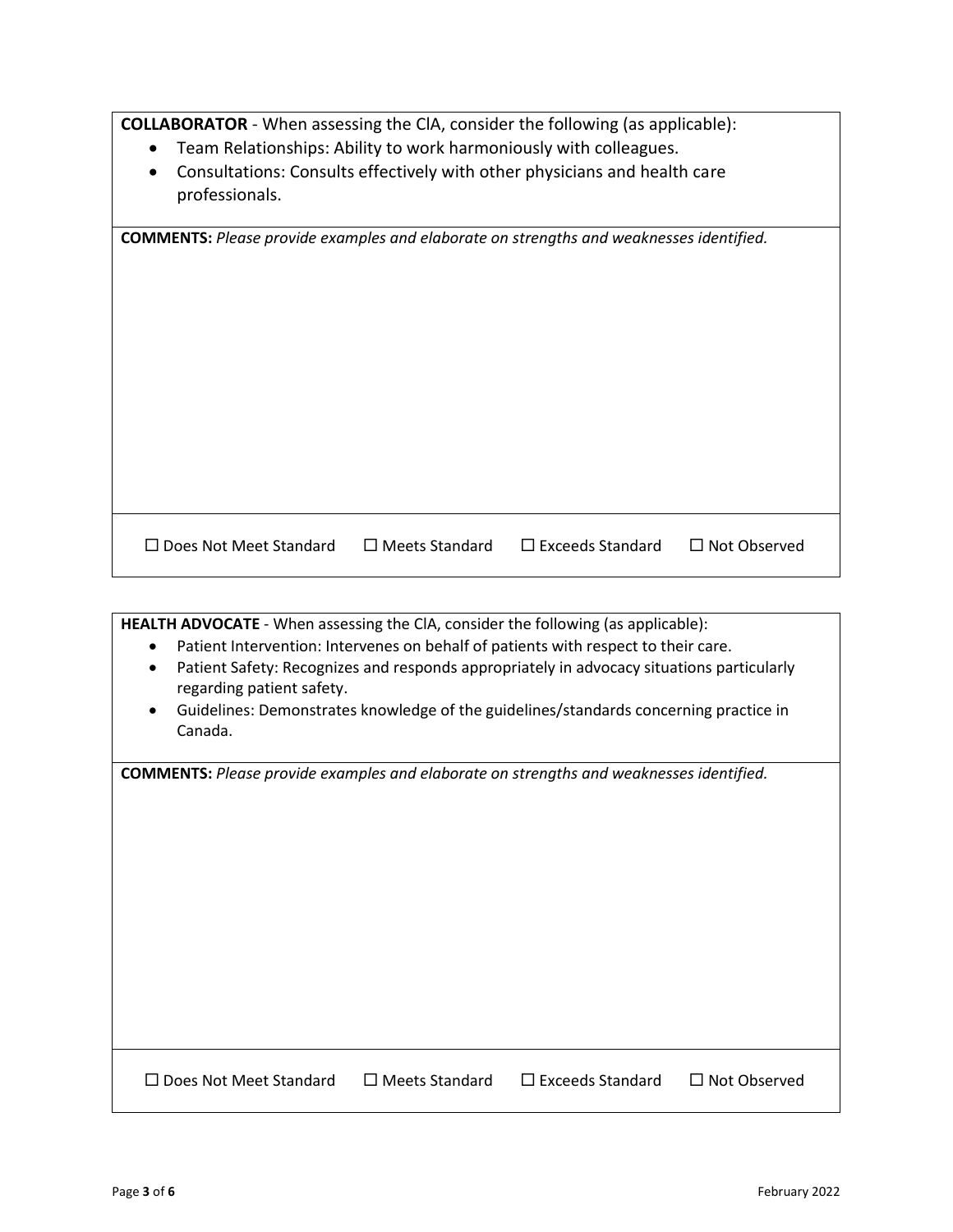**MANAGER** - When assessing the ClA, consider the following:

- Resource Allocation: uses available resources effectively and considers alternate management options
- Ordering tests appropriately.
- Organization of Workload: Works effectively/efficiently; ability to prioritize, delegate and manage simultaneous tasks.
- Knowledge of principles of quality assurance and outcomes measures.
- Attention to Details: Good follow-up on delegated tasks.
- Understanding and utilization of information technology such as methods of searching medical databases.

| <b>COMMENTS:</b> Please provide examples and elaborate on strengths and weaknesses identified. |  |
|------------------------------------------------------------------------------------------------|--|
|                                                                                                |  |

□ Does Not Meet Standard D Meets Standard D Exceeds Standard D Not Observed

**SCHOLAR** - When assessing the ClA, consider the following:

- Learning: Demonstrates a commitment to continuing personal education.
- Critical Appraisal: Ability to critically appraise sources of medical information and uses evidence in clinical decision-making.
- Teaching: Education of patients and other health care professionals including presentation of rounds.

**COMMENTS:** *Please provide examples and elaborate on strengths and weaknesses identified.*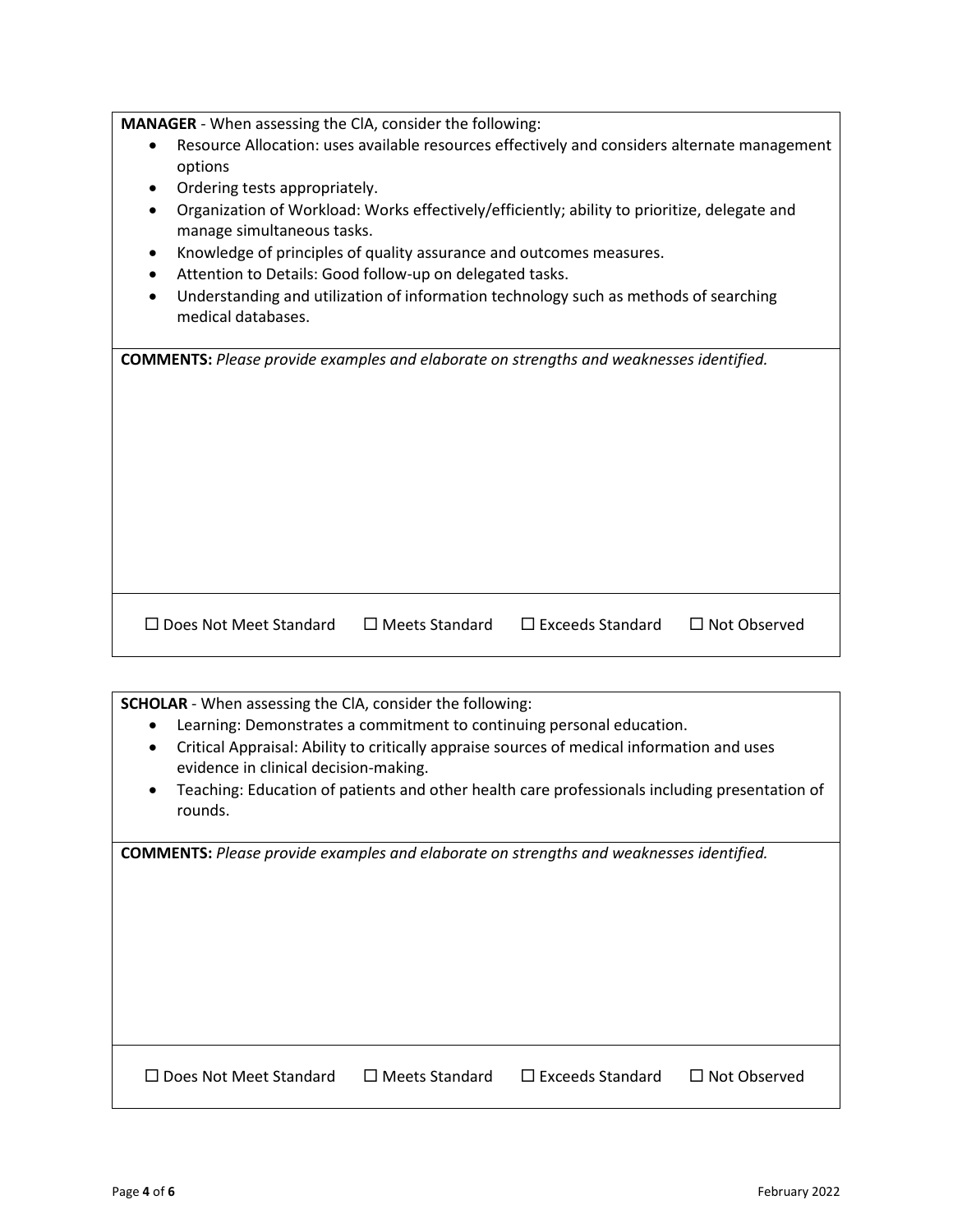| <b>PROFESSIONAL/ETHICAL STANDARDS</b> - When assessing the CIA, consider the following:                                   |  |
|---------------------------------------------------------------------------------------------------------------------------|--|
| Patient-Physician Relationships: Ability to establish effective relationships with patients and<br>$\bullet$<br>families. |  |
| Professional Relationships: Develops effective professional relationships with health and<br>other professionals.         |  |
| Sense of Responsibility: Delivers highest quality of care with integrity and honesty.                                     |  |
| Ethics: Demonstrates and understanding of principles of bioethics and applies them in clinical<br>situations.             |  |
| Insight: Demonstrates awareness of own limitations; seeks advice when necessary.                                          |  |
| Work ethic/dependability.                                                                                                 |  |
|                                                                                                                           |  |
| <b>COMMENTS:</b> Please provide examples and elaborate on strengths and weaknesses identified.                            |  |
|                                                                                                                           |  |
|                                                                                                                           |  |
|                                                                                                                           |  |
|                                                                                                                           |  |
|                                                                                                                           |  |
|                                                                                                                           |  |
|                                                                                                                           |  |
|                                                                                                                           |  |
|                                                                                                                           |  |
|                                                                                                                           |  |

**EVALUATION OF CLINICAL ASSISTANT:** Give examples with as much detail as possible.

## **STRENGTHS:**

**OPPORTUNITIES FOR IMPROVEMENT:**

**OBJECTIVES OF NEXT REPORTING PERIOD OR WHY TERMINATION OF CONTRACT IS RECOMMENDED:**